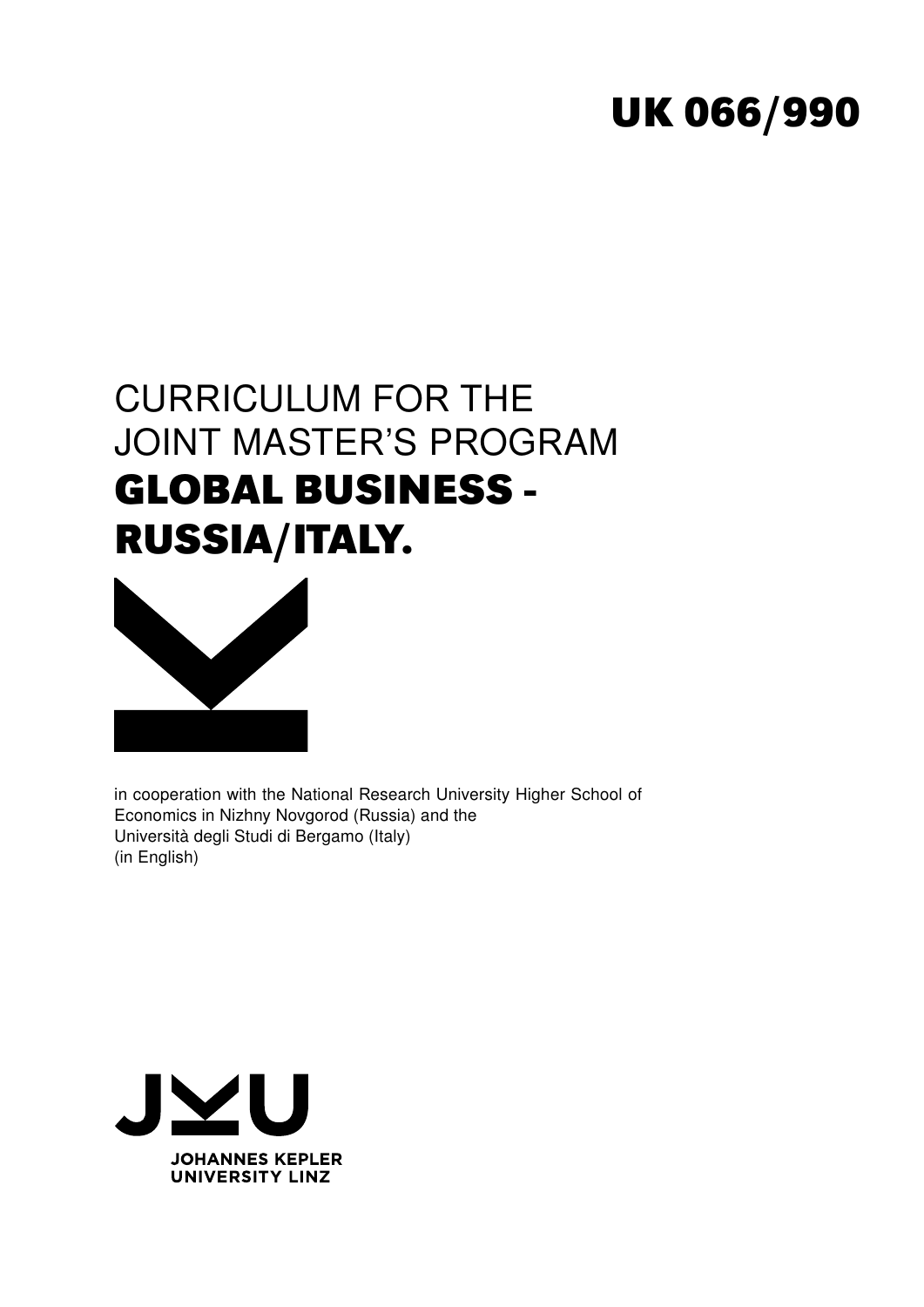## **Contents**

| § 11 Legal Validity in the contract of the contract of the contract of the contract of the contract of the contract of the set of the contract of the contract of the contract of the contract of the contract of the contract |  |
|--------------------------------------------------------------------------------------------------------------------------------------------------------------------------------------------------------------------------------|--|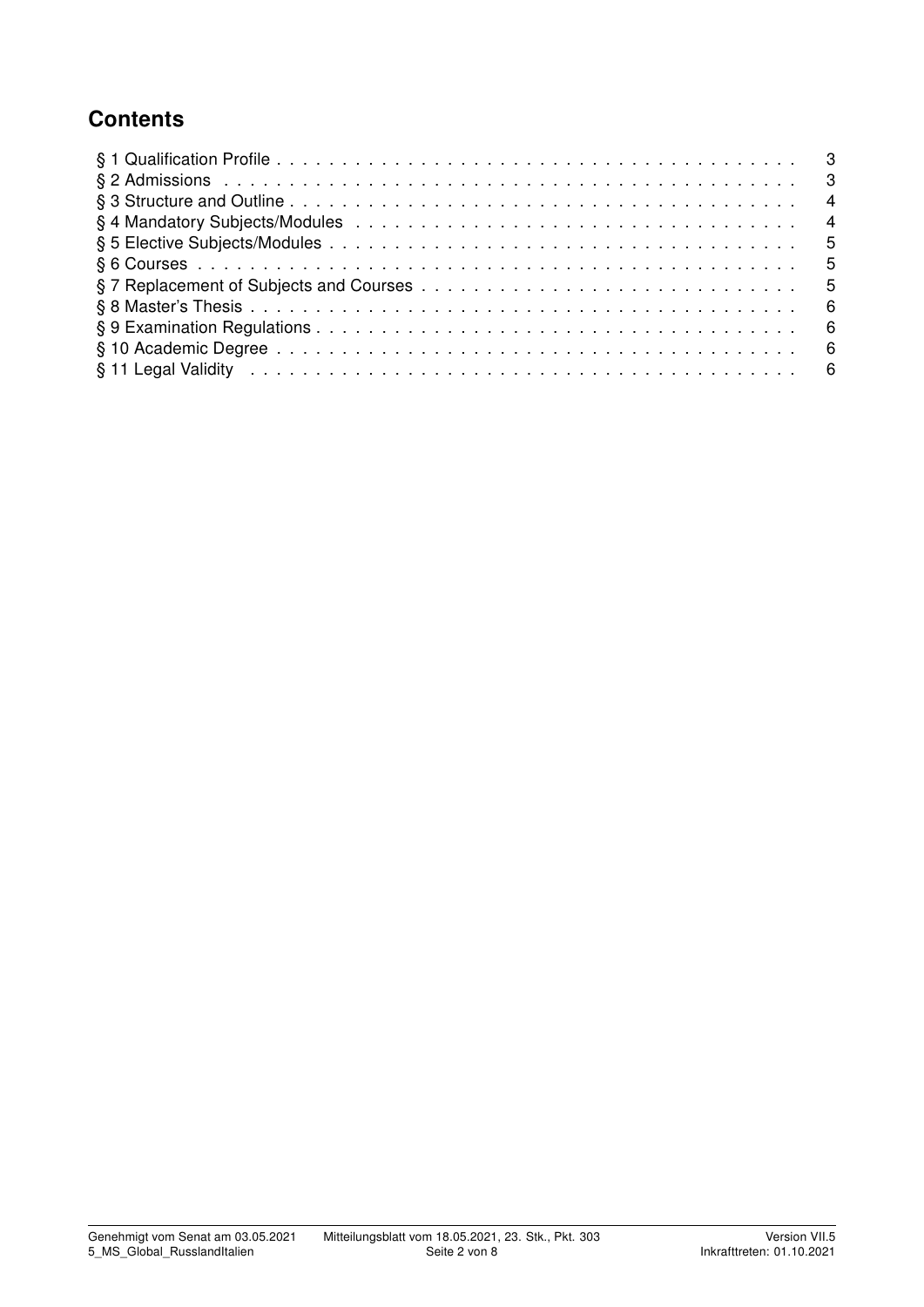# § 1 Qualification Profile

(1) The inter-university Joint Master's Program "Global Business" is offered by the Johannes Kepler University Linz in cooperation with the National Research University Higher School of Economics in Nizhny Novgorod in Russia and the Università degli Studi di Bergamo in Italy and aims to prepare students to pursue careers at an international level. The program has been designed to develop the following skills:

- 1. Profound scientific education in key management areas
- 2. Development of a global mindset
- 3. Evolution of intercultural and language competences
- 4. Enhancement of personal and social skills

(2) In addition, it targets students who predominantly strive for a cross-cultural educational program in an international/global setting. It offers a unique experience by providing the opportunity to study for around nine months in a culturally diverse cohort in the three different countries at the partner universities. This distinctive design of the program requires selecting students, which are capable of intensive multinational teamwork in cooperation with companies and institutions.

#### § 2 Admissions

(1) In accordance with § 54 para. 1 UG, the Joint Master's Program "Global Business" is a degree program in social and economic sciences.

(2) The Joint Master's Program "Global Business" is taught in English.

(3) Admission to the Joint Master's Program "Global Business" requires admission to all partner universities participating in the joint study program.

(4) The Joint Master's Program "Global Business" requires the completion of a Bachelor's or Diploma degree and builds on the Bachelor's program in "Business & Economics" offered at the Johannes Kepler University Linz. The successful completion of this study program provides the requirements for admission to the master's degree program at the Johannes Kepler University of Linz.

(5) Applicants from other study programs at universities, universities of applied sciences or other national or international post-secondary educational institutions require that the completed course of study is equivalent to the Bachelor's degree in "Business & Economics" in content and scope.

Full equivalence is given in any case if at minimum 30 ECTS in business and economic science as well as an English skill level equivalent to C1 (based on CEFR standard) can be proved.

(6) Since places in the study program are limited due to its joint implementation in cooperation with the partner universities, a special admission procedure is implemented. Based on an agreement between the universities involved and as part of the aptitude assessment procedure, applicants have to submit a completed application form, a letter of motivation, a CV and all certificates and transcripts of recognized post-secondary educational institutions. Furthermore, applicants have to submit evidence of English language skills acquired so far.

Applicants who appear suitable for admission to the master's program based on the documents submitted in accordance with para. 5 may be invited to an oral interview in English. During the interview, the motivation and the qualification of the applicant have to be verified and the suitability of the applicant for the Joint Master's Program "Global Business" will be confirmed.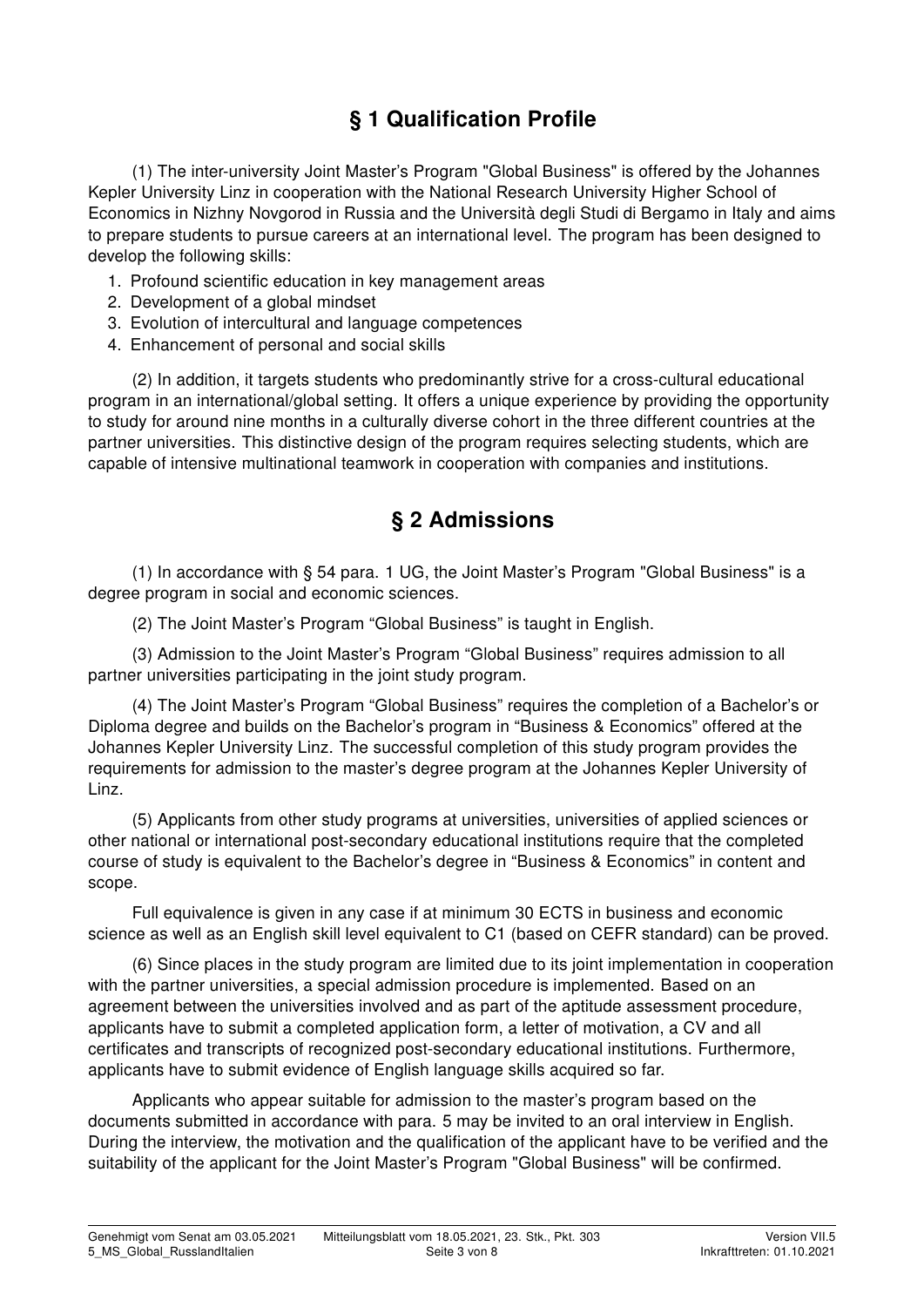## § 3 Structure and Outline

(1) The Joint Master's Program "Global Business" covers four semesters and consists of 120 ECTS credits, which are distributed among the following subjects/modules:

| <b>Subjects</b>                                 | <b>ECTS</b> |
|-------------------------------------------------|-------------|
| Mandatory subjects                              | 96          |
| Master's Thesis (incl. Master's Thesis Seminar) | 24          |
| Total                                           | 120         |

(2) The Joint Master's Program "Global Business" is structured in a national period and a nine-month international mobility period at all three partner universities.

(3) The recommended course of study is shown in Annex 1. This recommendation is based on a full-time program. Due to the academic requirements and the mandatory study abroad period, the degree program cannot be reasonably completed alongside a job or for those who have family care responsibilities.

(4) Equivalency of courses of students from the partnering university shall be recognized in accordance with Annex 2.

## § 4 Mandatory Subjects/Modules

(1) Within the Joint Master's Program "Global Business", the following mandatory subjects must be completed:

| Code      | <b>Name</b>                                    | <b>ECTS</b>     |
|-----------|------------------------------------------------|-----------------|
| 990GEMC13 | <b>General Management Competence</b>           | 36              |
| 978LSEN10 | Language Skills English                        | 6               |
| 973MIMR19 | Methods in Management Research                 | 6               |
| 990ADMA13 | <b>Advanced Management Competence</b>          | 12 <sup>2</sup> |
| 990ADF113 | <b>Advanced Finance</b>                        | 9               |
| 990CEBC13 | <b>Cultural, Economic and Business Context</b> | 9               |
| 990CULA13 | <b>Cultural Awareness</b>                      | 6               |
| 990LSII13 | Language Skills II                             | 6               |
| 990IBUP13 | <b>International Business Projects</b>         | 6               |

(2) In the subject "General Management Competence" 6 modules are to be selected from the following list:

| Code         | <b>Name</b>                        | <b>ECTS</b> |
|--------------|------------------------------------|-------------|
| 973GMCPSMG19 | <b>Strategic Management</b>        | 6           |
| 973GMCPMAR19 | Marketing                          | 6           |
| 973GMCPORG19 | Organization                       | 6           |
| 973GMCPHRC19 | Human Resource & Change Management | 6           |
| 973GMCPMAC19 | <b>Managerial Accounting</b>       | 6           |

continue next page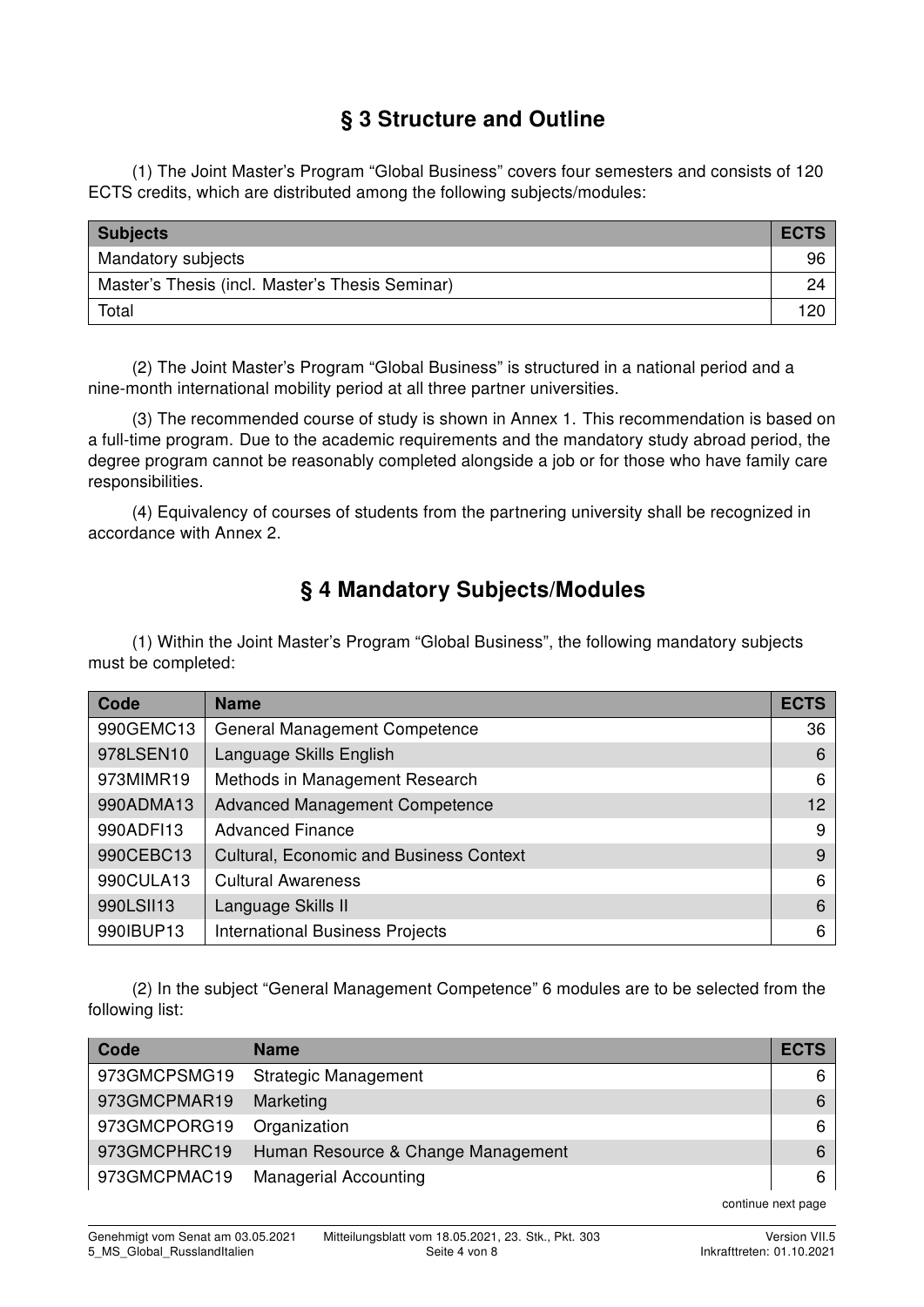continuation

| Code         | <b>Name</b>                                       | <b>ECTS</b> |
|--------------|---------------------------------------------------|-------------|
| 973GMCPFAC19 | <b>Financial Accounting</b>                       |             |
| 973GMCPCFI19 | Corporate Finance                                 |             |
| 973ISIC19    | Interpersonal Skills and Intercultural Competence |             |

(3) In the subject "Language Skills II", a non-native language must be chosen from the following list.

| Code      | <b>Name</b>             | <b>ECTS</b> |
|-----------|-------------------------|-------------|
| 990LASG13 | Language Skills German  | 6.          |
| 990LAS113 | Language Skills Italian | 6           |
| 990LASR13 | Language Skills Russian | 6.          |

## § 5 Elective Subjects/Modules

There are no electives in the Joint Master's Program "Global Business" due to the consecutive completion of subjects at the three different locations.

## § 6 Courses

(1) The names and the types of all courses, as well as their ECTS points, their duration in hours per week, their codes, their registration requirements, and their admission procedures (in case of limited availability of places) are described in the study handbook of JKU (studienhandbuch.jku.at).

(2) The possible types of courses as well as the examination regulations are described in §§ 13 and 14 of the JKU statute (Section "Studienrecht").

(3) According to § 22 para. 6 of the JKU statute (Section "Studienrecht"), the courses and examinations to be taken at the partner institutions shall be governed by the law of their institution.

## § 7 Replacement of Subjects and Courses

Subjects/modules according to § 4 as well as courses according to § 6 para. 1 may be replaced to a total extent of 18 ECTS points by other study specific subjects and courses upon student's request, provided that the purpose of academic professional preparatory training is not affected and the choice of the proposed subjects and courses seems reasonable with regard to the defined aims in the qualification profile, the academic context as well as to the addition to the professional preparatory training. The application of replacing subjects and courses has to be filed by the Vice Rector of Academic Affairs.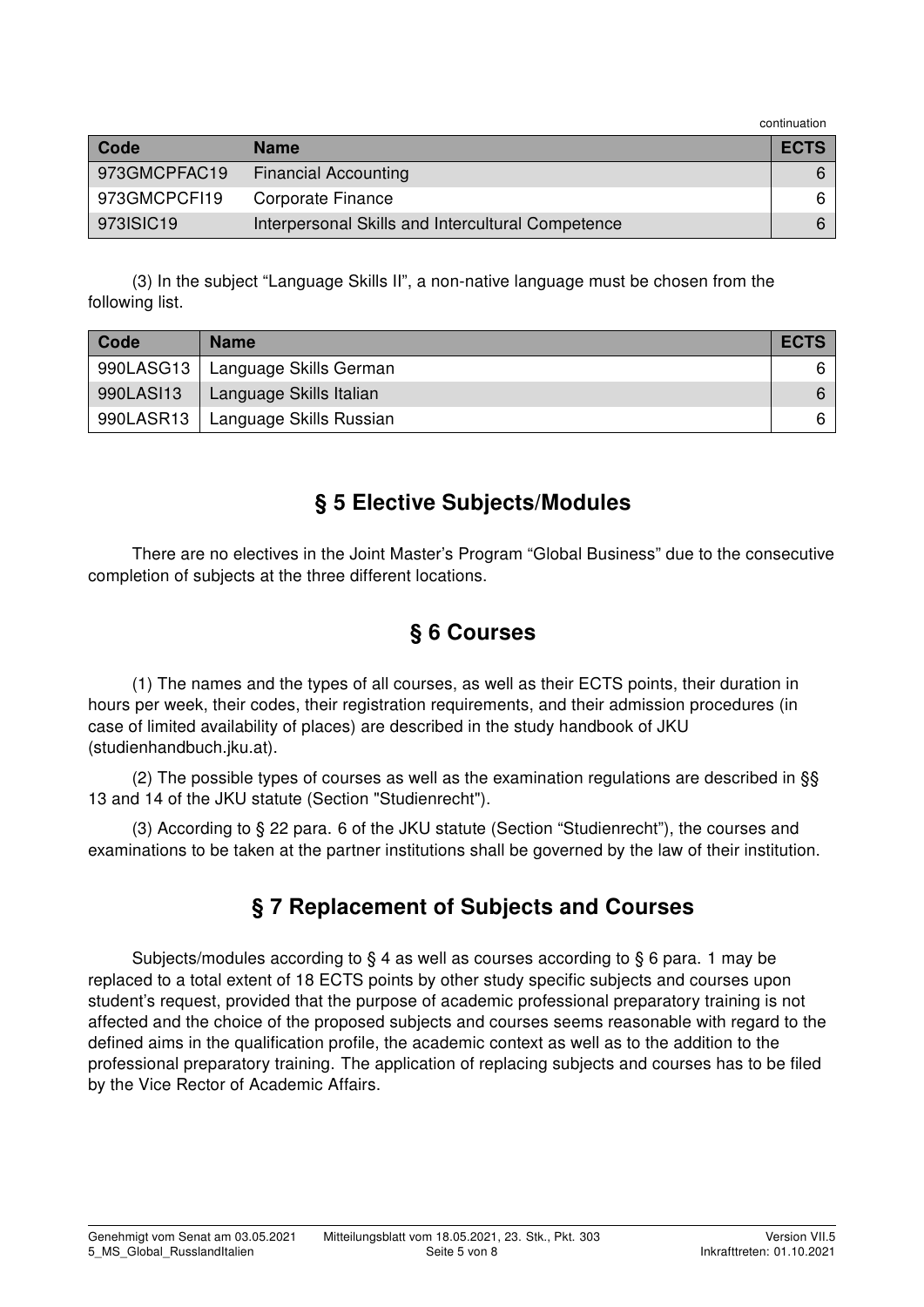## § 8 Master's Thesis

(1) Students of the Joint Master's Program "Global Business" must complete a master's thesis according to § 81 UG and § 36 of the JKU statute (Section "Studienrecht").

(2) The master's thesis is a written paper corresponding to 23 ECTS points.

(3) The master's thesis serves as a proof that the graduate is able to perform scientific work systematically and independently. The topic of the thesis has to be taken from one of the "Mandatory Subjects/Modules" according to § 4 and should have an international focus. It must permit a completion within a period of six months.

(4) The master's thesis has to be written in English.

(5) Accompanying to the writing of the master's thesis, a master's thesis seminar of 2 semester hours (1 ECTS) must be completed.

## § 9 Examination Regulations

(1) The regulations for subject examinations and course examinations are described in the JKU study handbook.

(2) The master's program is concluded by a master's examination, which consists of the successful completion of "Mandatory Subjects/Modules" according to § 4. In order to graduate, students must also receive a passing grade for their master's thesis and the master's thesis seminar.

## § 10 Academic Degree

(1) Graduates of the Joint Master's Program "Global Business" are awarded the academic degree at the home university in accordance with local regulations.

(2) Graduates of the Johannes Kepler University Linz are awarded the academic degree "Master of Science", abbreviated "MSc" or "MSc (JKU)", with the addition "Global Business".

(3) The academic degree certificate is issued in German and includes an English translation.

(4) The award certificate states that the Joint Master's Program in "Global Business" is a joint study program of the partnering universities.

## § 11 Legal Validity

(1) This curriculum comes into effect on October 1, 2020.

(2) The curriculum of the Joint Master's Program "Global Business" in the version published in the official newsletter of Johannes Kepler University Linz on June 24, 2019, 33rd piece, item 479, expires by the end of September 30, 2020.

(3) § 3 para. 3 as published in the official newsletter of the Johannes Kepler University Linz on May 18, 2021, 23rd piece, item 303 will take effect on October 1, 2021.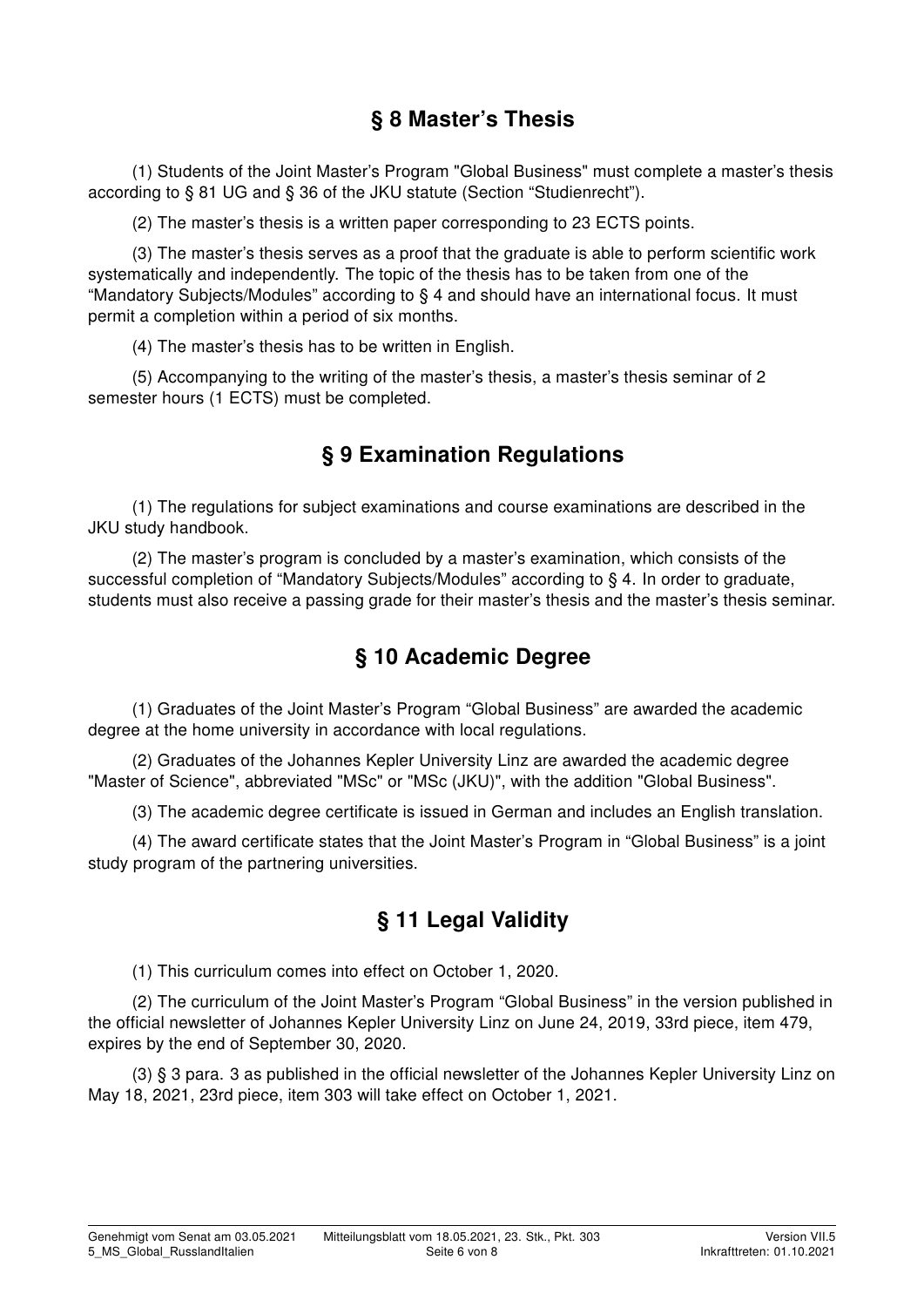#### **Annex 1 Curriculum Joint Master Program Global Business – Russia/Italy Recommended Study Plan**

The recommended study plan of the Troika Track is structured as follows:

| 1. Semester                                                                                                                                                                                            | 2. Semester                                    | <b>ECTS</b> | 3. Semester                                       | 4. Semester                               |                                 | <b>ECTS</b> |
|--------------------------------------------------------------------------------------------------------------------------------------------------------------------------------------------------------|------------------------------------------------|-------------|---------------------------------------------------|-------------------------------------------|---------------------------------|-------------|
|                                                                                                                                                                                                        | <b>General Management Competence:</b>          | 36          | <b>Advanced Finance</b>                           |                                           |                                 | 9           |
| (6 out of 8 Modules)<br>Strategic Management (6)<br>Marketing (6)                                                                                                                                      |                                                |             | <b>Advanced Management</b><br>Competence          |                                           |                                 | 12          |
| Organization (6)<br>Human Resource & Change Mgmt.<br>(6)<br>Corporate Finance (6)<br>Financial Accounting (6)<br>Managerial Accounting (6)<br>Interpersonal Skills and<br>Intercultural Competence (6) |                                                |             | <b>Cultural Awareness</b>                         |                                           | "International Mobility Period" | 6           |
| Methods in Management Research                                                                                                                                                                         |                                                | 6           |                                                   | International<br><b>Business Projects</b> |                                 | 6           |
| <b>Cultural, Economic and Business</b><br>Context                                                                                                                                                      |                                                | 3           | <b>Cultural, Economic and Business</b><br>Context |                                           |                                 | 6           |
| Language Skills I: English                                                                                                                                                                             |                                                | 6           | Language Skills II: Russian, German,<br>Italian   |                                           |                                 | 6           |
|                                                                                                                                                                                                        | <b>Master Thesis and Master Thesis Seminar</b> |             |                                                   |                                           |                                 | 24          |

#### **International Mobility Period:**

October to December: Higher School of Economics, Russia January to March: Johannes Kepler University, Austria April to June: University of Bergamo, Italy